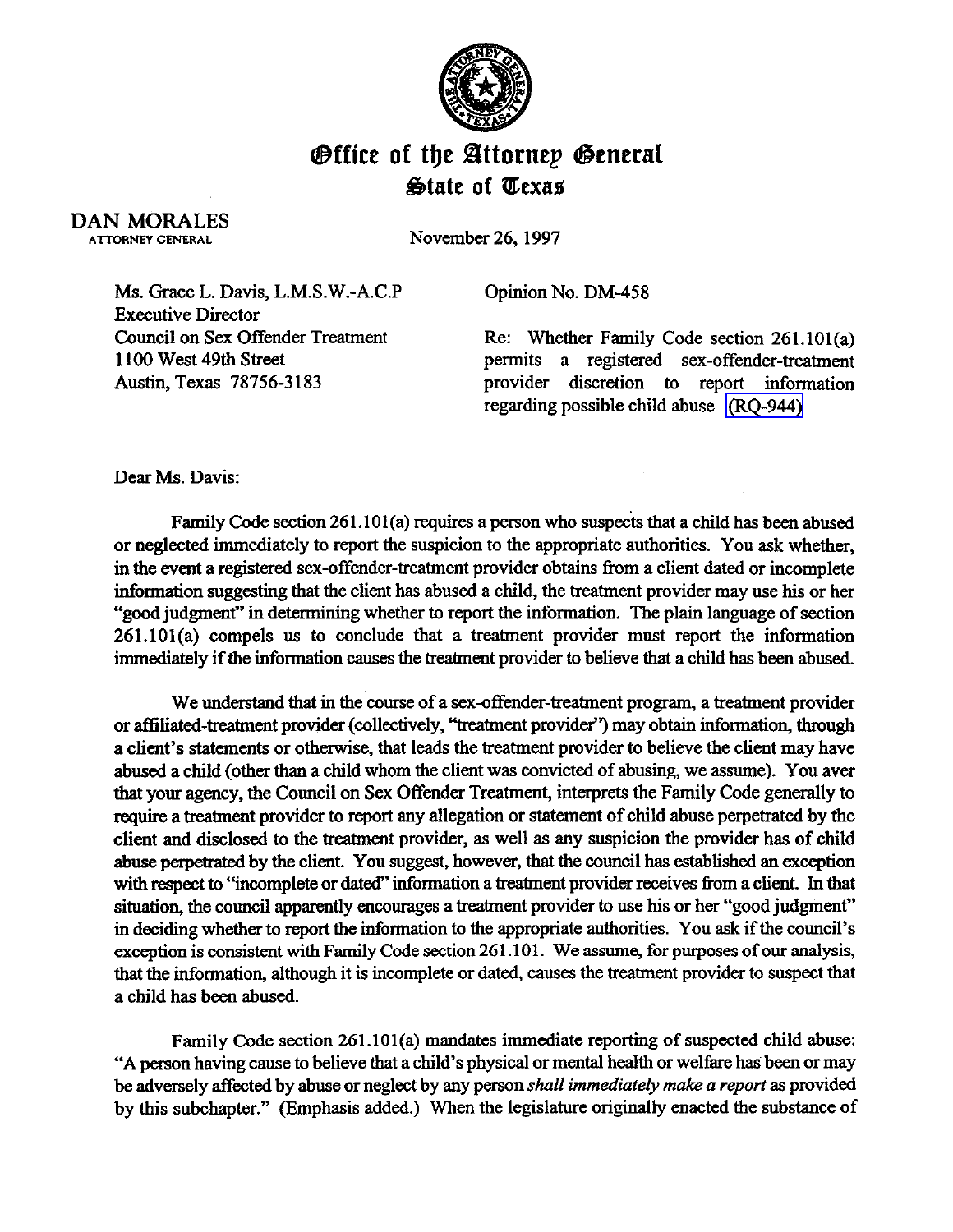this requirement in 1971, it indicated its desire "to protect children . . . by providing for the mandatory reporting of suspected cases [of child abuse or neglect]."<sup>I</sup> Thus, the reporting requirement expressly applies *without exception* to any individual whose personal communications normally are privileged.<sup>2</sup> The report should reflect the reporter's belief that a child has been abused<sup>3</sup> and must identify the child if the child's identity is known. $4$ 

We conclude that the council's interpretation, permitting a treatment provider to decide whether to report suspected child abuse where the suspicion is premised upon incomplete or dated information, is contrary to section  $262.101(a)$ <sup>5</sup> As section  $261.101(a)$  says, a person who suspects that a child has been abused *shall report the* suspicion, and shall do *so immediately. The* term "shall' ordinarily signals a mandate,<sup>6</sup> and the term "immediately" underscores the mandate with a sense of urgency. Conversely, we find no language in section 261.101(a) indicating that reporting suspected child abuse is discretionary' or establishing an exception where the suspicion is premised on information that is incomplete or dated.. Indeed, a person who knowingly fails to report suspected child abuse in accordance with Family Code chapter  $261$  commits a class B misdemeanor.<sup>8</sup>

<sup>1</sup> Act of May 24, 1971, 62d Leg., R.S., ch. 902, sec. 1, § 1, 1971 Tex. Gen. Laws 2790, 2790 (emphasis added).

**zFam. Code 5 261.101(c).** 

*'Id. g* **261.102.** 

*'Id. 4 261.104* 

<sup>5</sup>A court will not give weight to an agency's construction of an unambiguous statute if the construction is contrary to the statute's plain meaning. Attorney General Opinion JM-1149 (1990) at 2; see also Calvert v. Kadane, *427* **S.W.2d 605,607 (Tex. 1968).** 

*"See Wright v. Ector Indep. Sch. Dist.*, 867 S.W.2d 863, 868 (Tex. App.--El Paso 1993, no writ) (citing Inwood *North Homeowners' Ass'n v. Meier, 625 S.W.2d 742, 743 (Tex. Civ. App.--Houston [1st Dist.] 1981, no writ)).* 

<sup>7</sup>Your letter to this office suggests that you believe Family Code section 261.101(b) might apply because you **seek clarification of section 261.101 as it requires all "professionals" to report suspected child abuse or neglect.**  Subsection (b) requires a professional to report suspected child abuse within 48 hours after the suspicion arises. By its **terms, however, subsection @) applies only to a professional who has direct contact with children in the normal course of his or her ofGal duties. We do not understand a treatment provider to have direct contact with children in the normal course of his or her ofiicial duties; we therefore need not consider whether a treatment provider is a "professional" in tbe word's broader sense.** 

<sup>8</sup>Fam. Code § 261.109. We note that, under Family Code section 261.107, a person who knowingly or **intentionally makes a report that the persoo knows is false or lacks factual foundation commits a class B misdemeanor.**  We do not in this opinion determine what a false report is or what a report that lacks a factual foundation is. In addition, whether in a particular situation treatment provider knows information is false or lacks a factual foundation is a fact **question that caonot be resolved in the opinion process. See, e.g., Attorney General Opinion[s DM-98](http://intranet1.oag.state.tx.us/opinions/dm/dm098.pdf) (1992) at 3; [H-56](http://intranet1.oag.state.tx.us/opinions/h/h0056.pdf)  (1973) at 3; [M-187](http://intranet1.oag.state.tx.us/opinions/m/m0187.pdf) (1968) at 3; [O-291 l\(l](http://intranet1.oag.state.tx.us/opinions/o/o2911.pdf)940) at 2. We do not believe, however, that a treatment provider who reparts a suspicion of child abuse based on incomplete or dated information ordiiarily may be convicted of making a false**  (continued...)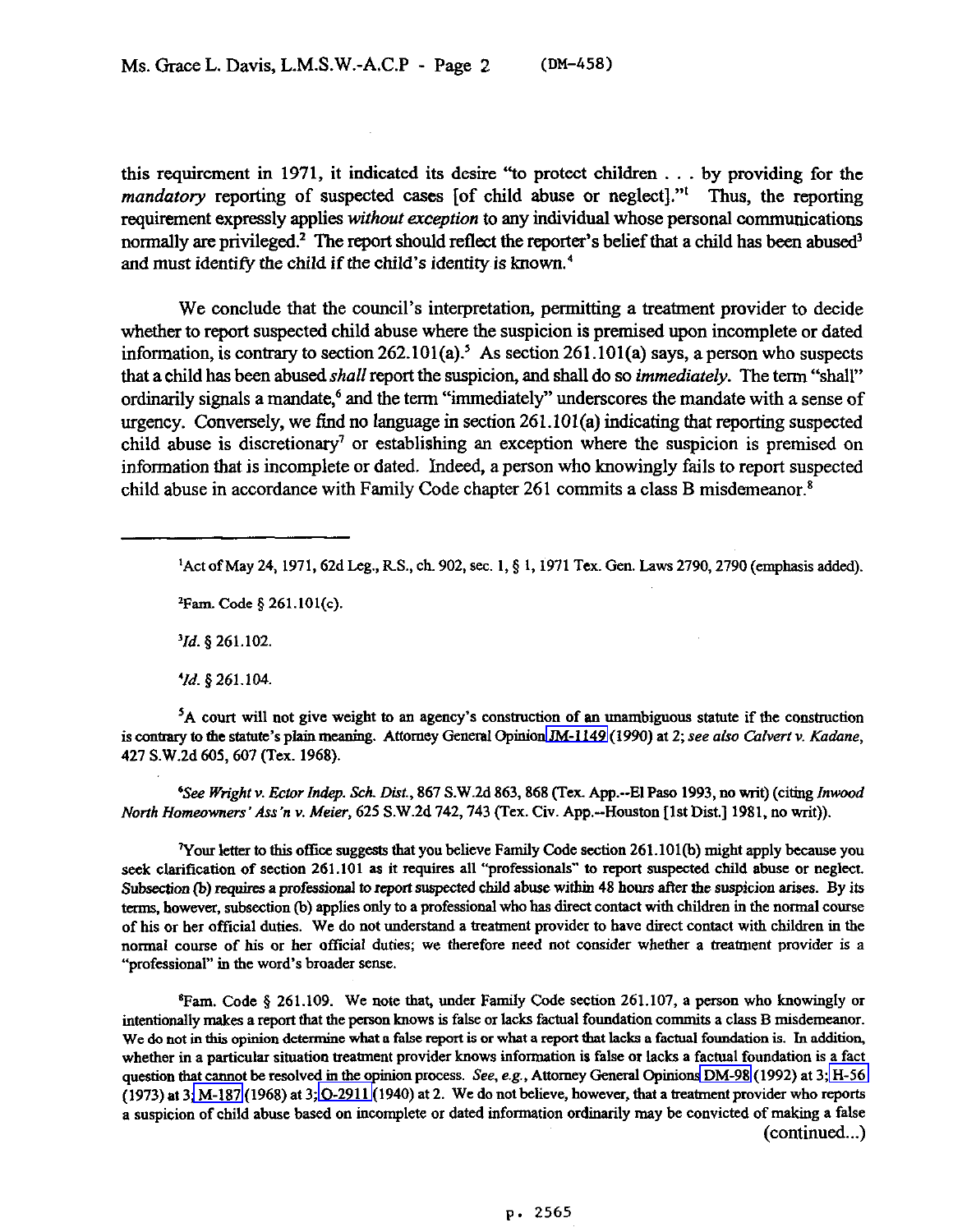Moreover, chapter 261 appears to contemplate that, in some situations, the reporter will not know all of the details. Section 261.104 implies, for example, that the reporter may not know the child's name or the identity of the child's caregiver. According to the statute, the report must reflect only the reporter's belief that a child has been abused.<sup>9</sup> So long as the reporter acts in good faith, he or she is immune from civil or criminal liability.<sup>10</sup>

In our opinion, Family Code chapter 261 confers discretion in whether to file charges of child abuse upon the investigating authority, the court, and the prosecutor, but confers no discretion upon the person who originally suspects that a child has been abused, e.g., a treatment provider. Once a treatment provider has reported the suspicion to an appropriate authority,<sup> $11$ </sup> the authority will investigate the claim.<sup>12</sup> If, upon completing the investigation, the authority believes the claim of child abuse is substantiated, the authority may recommend to the court, the district attorney, and a law-enforcement agency that a petition should be filed against the alleged perpetrator.<sup>13</sup> The court then may direct a prosecuting authority to file appropriate charges.14

*'Old. 5* **261.106(a).** 

*"Id. 5 261.308(c).* 

<sup>(...</sup>continued) report or a report lacking a factual foundation under section 261.107.

**<sup>%</sup>m. Code \$261.102.** 

<sup>&</sup>lt;sup>11</sup>See id. § 261.103 (listing agencies to which report of child abuse must be made).

**<sup>&#</sup>x27;\*See id. \$5 261.301 - .302.** 

*<sup>&</sup>quot;fd. 5* **261.308(a), (b).**